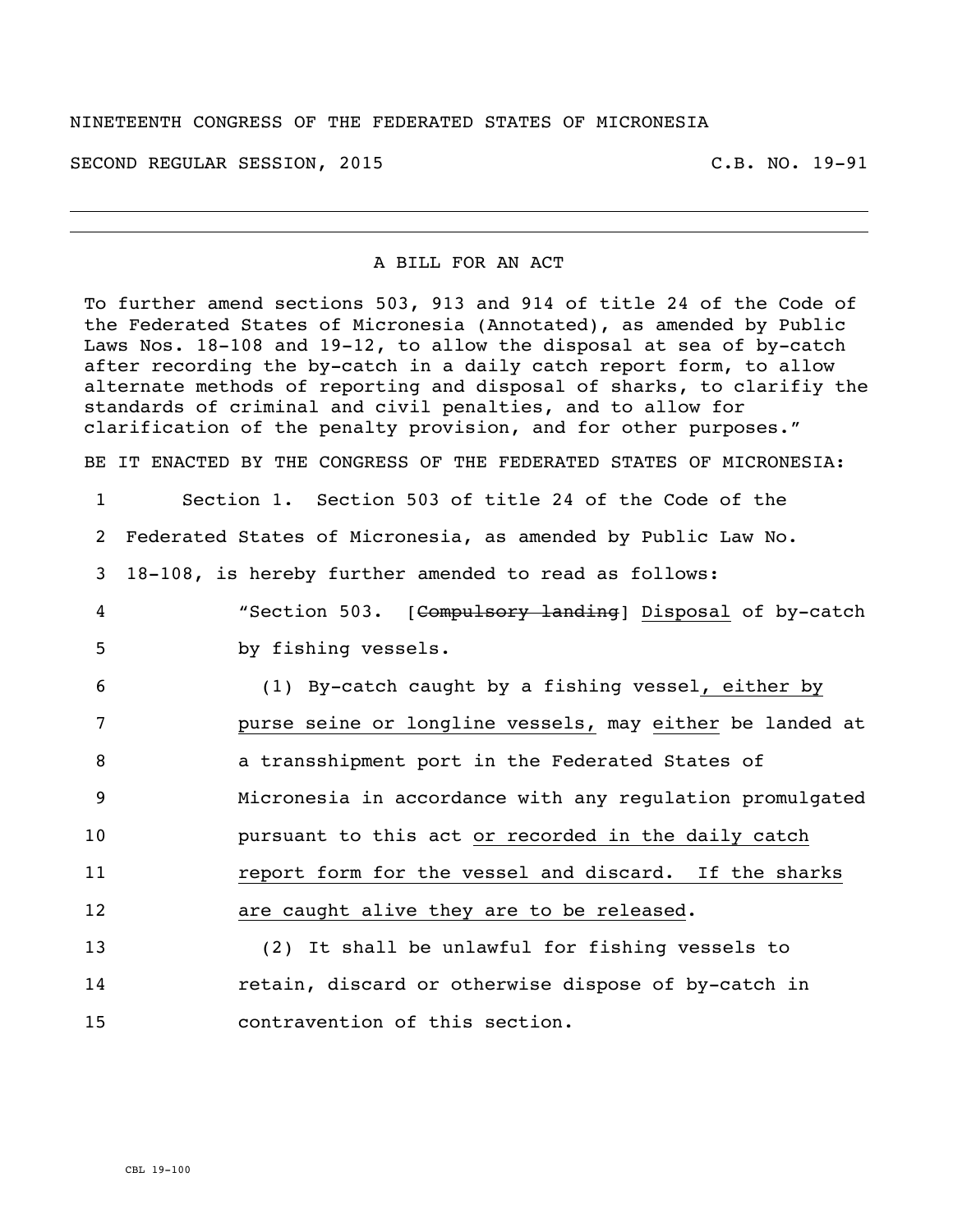C.B. NO. 19-91

 (3) Any person who commits an act in violation of this section shall be subject to a civil penalty of not less than \$100,000 and not more than \$500,000. (4) Any by-catch pursuant to this title may be disposed of in such manner as prescribed by regulation." Section 2. Section 913 of title 24 of the Code of the Federated States of Micronesia (Annotated), as amended by Public Laws Nos. 18-108 and 19-12, is hereby further amended to read as follows: "Section 913. Possession, handling and sale of fish, 11 shark, or shark fin, unlawfully taken. (1) No person shall knowingly and intentionally capture 13 ship, transport, offer for sale sell, purchase, import, export or have custody, control or possession of any fish taken or retained in contravention of this subtitle or any access agreement, permit or applicable law, except as defined in this section. (2) It shall be unlawful to remove shark fins from sharks on board fishing vessels, and to retain on board, transship or land sharks or shark fins, subject to 21 subsections (4) and (6). (3) It shall be unlawful for fishing vessels to possess wire leaders, steel trace, or wire trace." (4) All sharks caught by a fishing vessel shall be either: (a) if still alive, immediately released back

of 5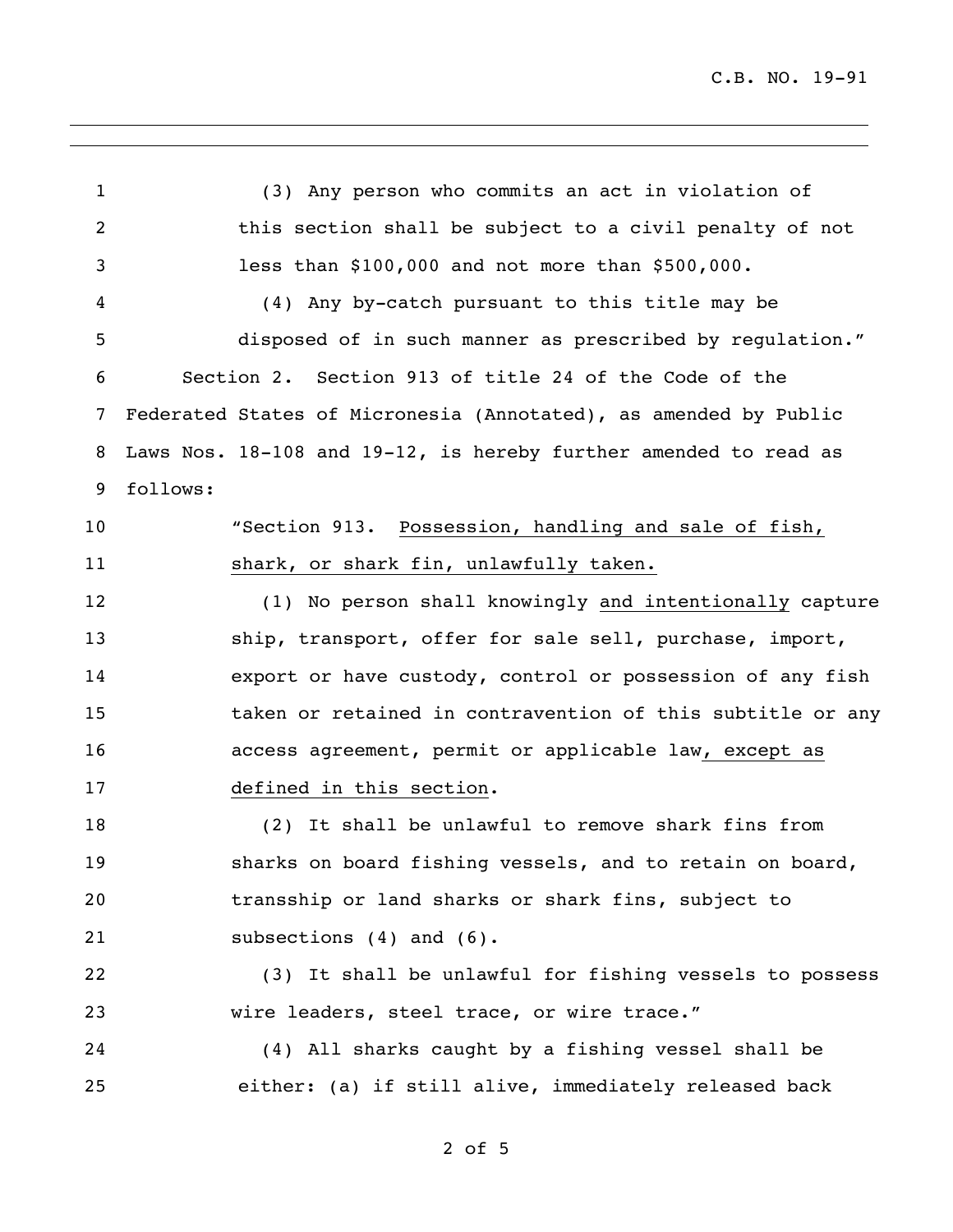C.B. NO. 19-91

 into the ocean. Fishing vessels must ensure that sharks are released whole, and that sharks are not unnecessarily harmed during the release process; or (b) if dead, may be landed at a transshipment port in the Federated States of Micronesia, or recorded in the daily catch report form for the vessel and disarded. Fishing vessels must ensure that sharks are landed whole with all shark fins attached to the carcass. Any sharks caught as by-catch should be handled in the above 10 manner [, PROVIDED THAT the application of subsection 913(4)(b) to Purse Seine vessels shall commence on 12 0ctober 31, 2015].

 (5) It shall be unlawful to purchase, offer for sale or sell sharks or shark parts, including shark fins which have been removed on board a vessel, transshipped or landed in contravention of this section.

 (6) Any person who holds a license or permit from the Authority to conduct scientific research on sharks and carries out activities in accordance with that license or permit shall not be held in contravention of this section."

 (7) Any person who intentionally and knowingly commits an act in violation of this section shall be subject to a civil penalty of not less than \$50,000 and not more than \$250,000.

of 5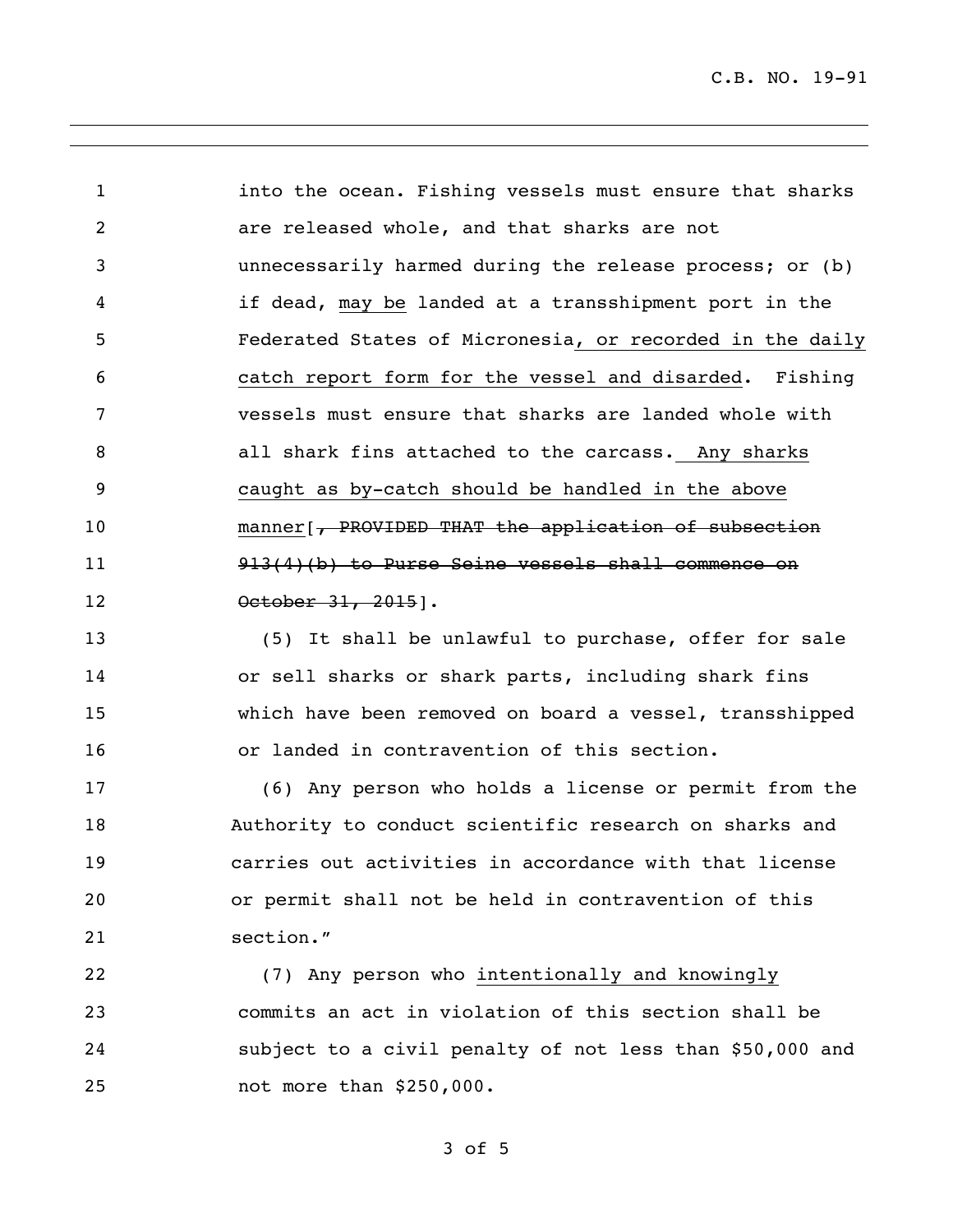C.B. NO. 19-91

 (8) It shall be a rebuttable presumption that any sharks caught or shark fins possessed by a fishing vessel fishing in the EEZ of the Federated States of Micronesia, originated from the EEZ of the Federated States of Micronesia. (9) All shark or shark fins seized and forfeited shall be destroyed by incineration." Section 3. Section 914 of title 24 of the Code of the Federated States of Micronesia (Annotated), as amended by Public Laws Nos. 18-108 and 19-21, is hereby further amended to read as follows: "Section 914. Destruction of evidence (1) No person shall destroy, dispose of, conceal, 14 tamper with or abandon any fish, shark, shark fin, fish product, fishing gear, net or other fish appliance, record, document, electric shock device, explosive, poison or other noxious substance, or any other thing with intent to avoid seizure or the detection of an offense against this subtitle, except for those actions allowed in this subtitle. (2) Any person who commits an act in violation of this section is subject to a civil penalty of not less than \$100,000 and not more than \$500,000." 

of 5